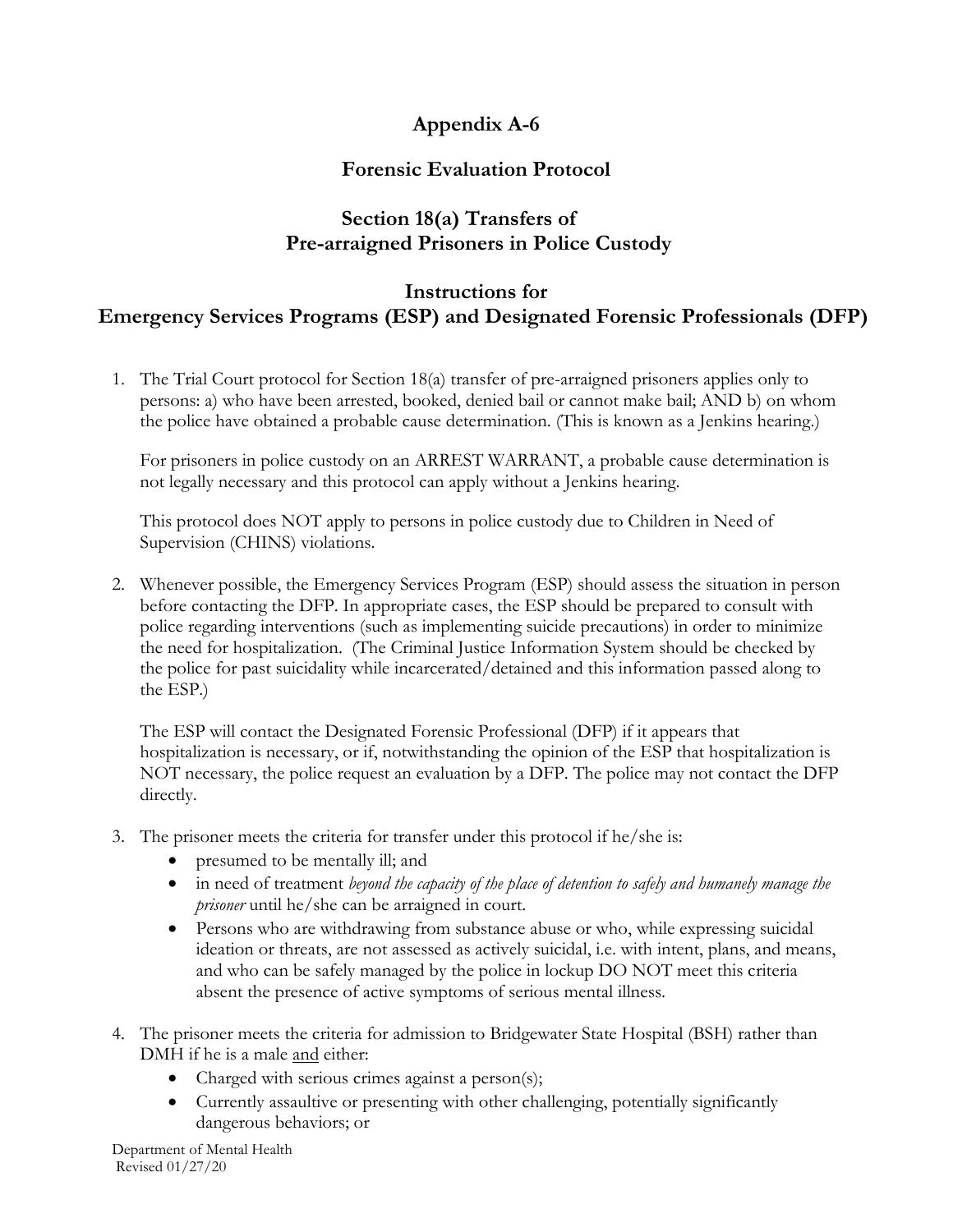**Section 18(a) Transfers of Un-arraigned Prisoners in Police Custody Instructions for Emergency Services Programs and Forensic Evaluators**

> • Presumed to be an escape risk based on current agitated behavior, a history of escapes or attempts to escape while in custody or while involuntarily civilly committed to a psychiatric facility.

The judge makes the ultimate decision regarding the place of commitment. The DFP should relay evidence regarding the above to the judge when making his/her recommendation regarding the appropriate level of security needed.

Persons less than 19 years of age are prohibited from admission to DMH adult facilities. In such cases, an adolescent inpatient unit will be utilized. (Unless the person meets the criteria for admission to an adult unit under Executive Order 422, which will be determined by DMH.)

- 5. All prisoners transferred under this protocol must be medically stable. Transportation to a community hospital Emergency Room is required if any of the following conditions are present:
	- A known serious or active medical condition including but not limited to diabetes, asthma, heart disease, cancer, stroke, hepatitis or HIV;
	- Suspicion of significant history of substance use and currently using;
	- Vital signs (if known) are not stable or are not within normal limits;
	- Prisoner reports or there is reason to expect a recent overdose and/or excessive use of medications;
	- Prisoner has significant lacerations or recent hypoxic (oxygen deprivation) event or head injury;
	- Prisoner has significant confusion or disorientation; or
	- Prisoner is pregnant.

Prior to any transfer, it is the responsibility of the DFP to determine if the proper steps have been taken to ensure that the prisoner is medically stable through adherence to the above criteria.

- 6. In addition to ER evaluations to determine if the prisoner is medically cleared for transfer, the prisoner must be transported to an ER for evaluation if it is not possible to determine his/her mental status due to actual or suspected drug/alcohol intoxication.
- 7. If the DFP believes that psychiatric hospitalization is needed (or, if the police insist on contacting the judge, notwithstanding the DFP's opinion that hospitalization is not necessary) the police or the DFP will contact the judge on call to request the order. The DFP should be available at that time to speak with the judge to discuss his/her clinical findings, including the need for strict security and to make his/her recommendations known. If hospitalization is not indicated, the DFP should offer consultation to police in managing the prisoner.
- 8. When a judge orders a DMH facility admission, the DFP calls the DMH off-hours contact person of the facility serving the town of the sending police department. A list of these contacts is appended to this protocol as well as a list of towns served by each DMH Area. The Forensicon call is available via the Worcester State Hospital Switchboard in case problems arise
- 9. Persons charged with the following offenses cannot be admitted to the Hathorne Units of Tewksbury Hospital: serious offenses against a person, specifically Murder, Manslaughter, Rape